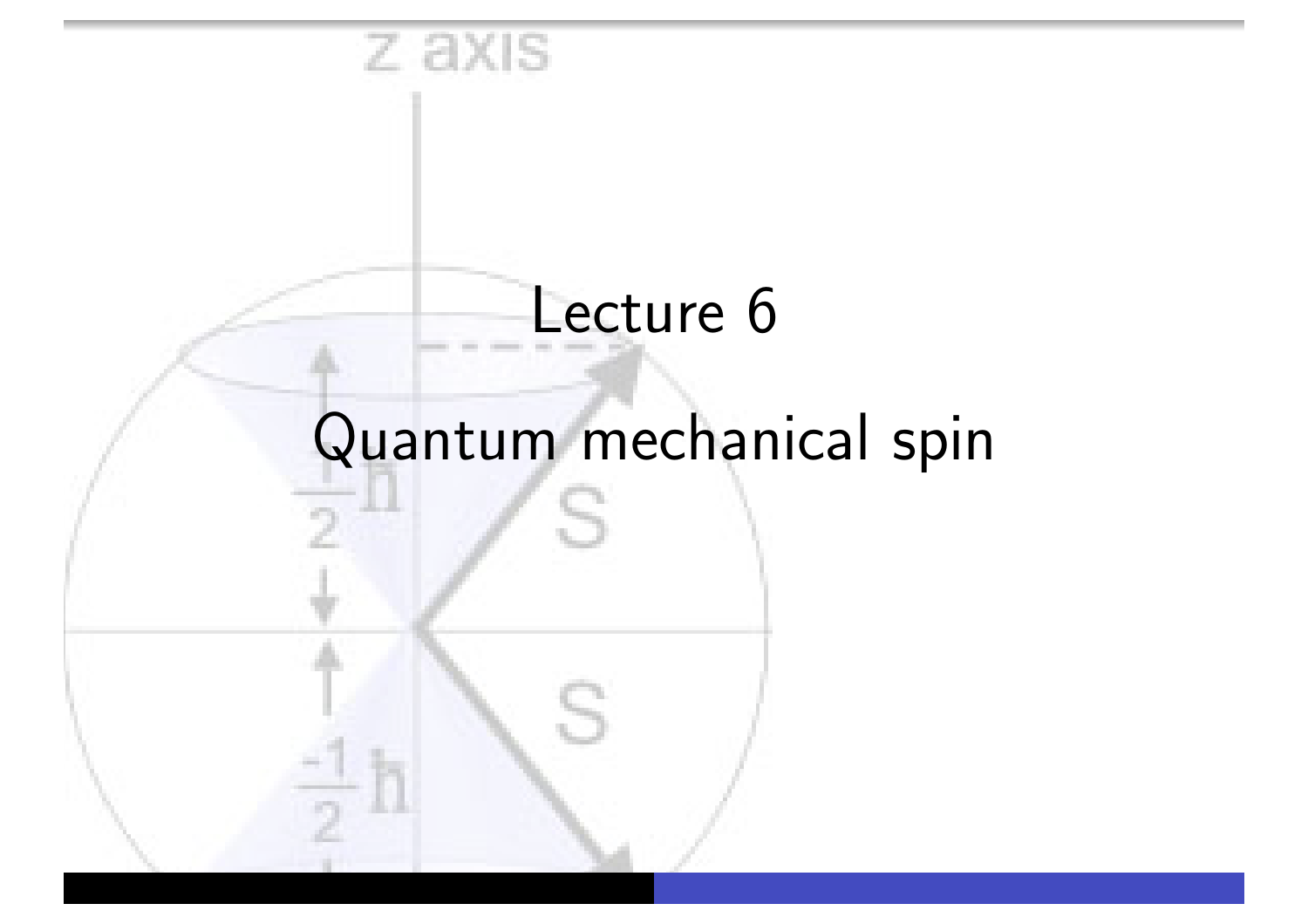- Until now, we have focused on quantum mechanics of particles which are "featureless" – carrying no internal degrees of freedom.
- A relativistic formulation of quantum mechanics (due to Dirac and covered later in course) reveals that quantum particles can exhibit an intrinsic angular momentum component known as spin.
- **•** However, the discovery of quantum mechanical spin predates its theoretical understanding, and appeared as a result of an ingeneous experiment due to Stern and Gerlach.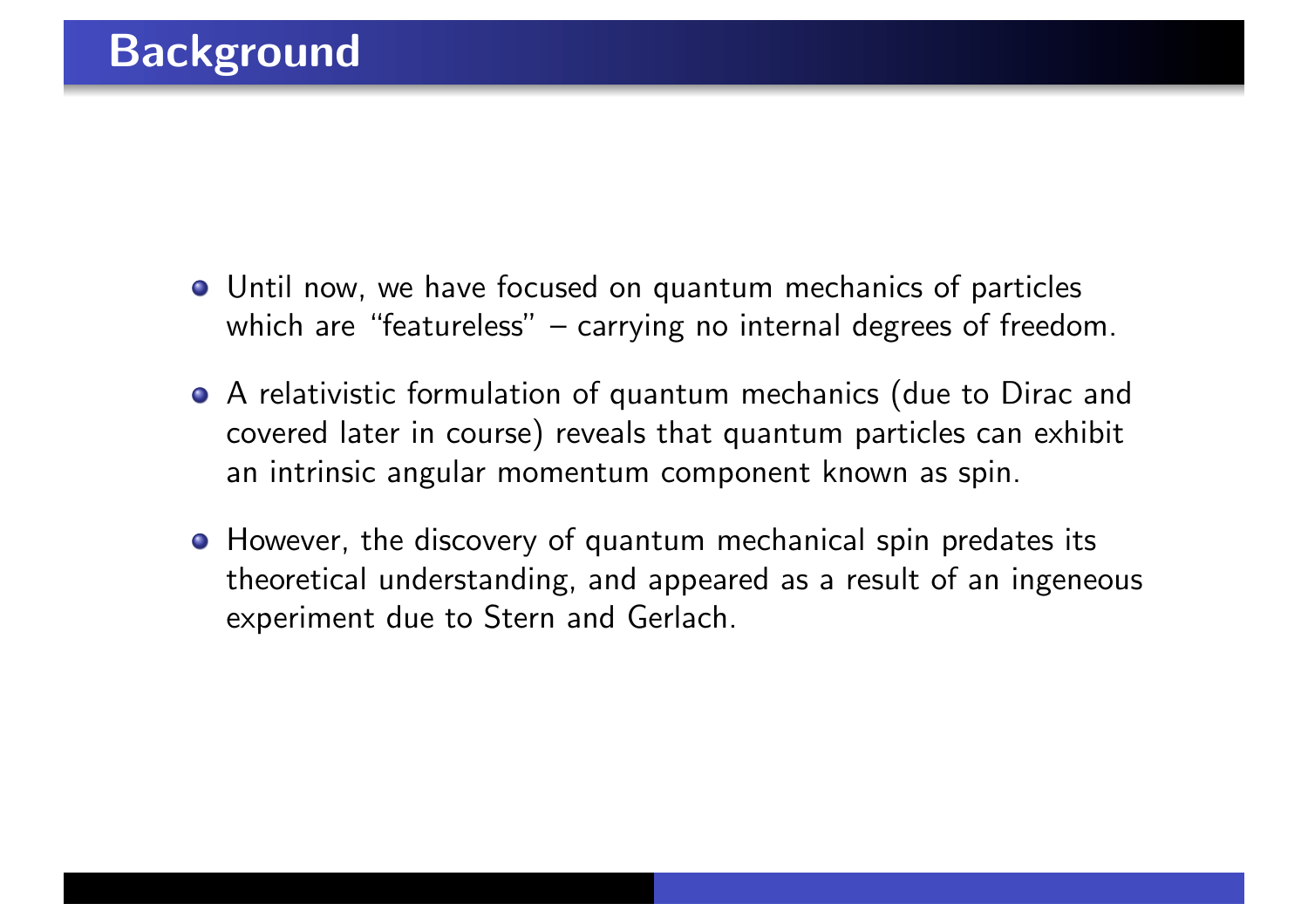- **1** Stern-Gerlach and the discovery of spin
- 2 Spinors, spin operators, and Pauli matrices
- 3 Spin precession in a magnetic field
- <sup>4</sup> Paramagnetic resonance and NMR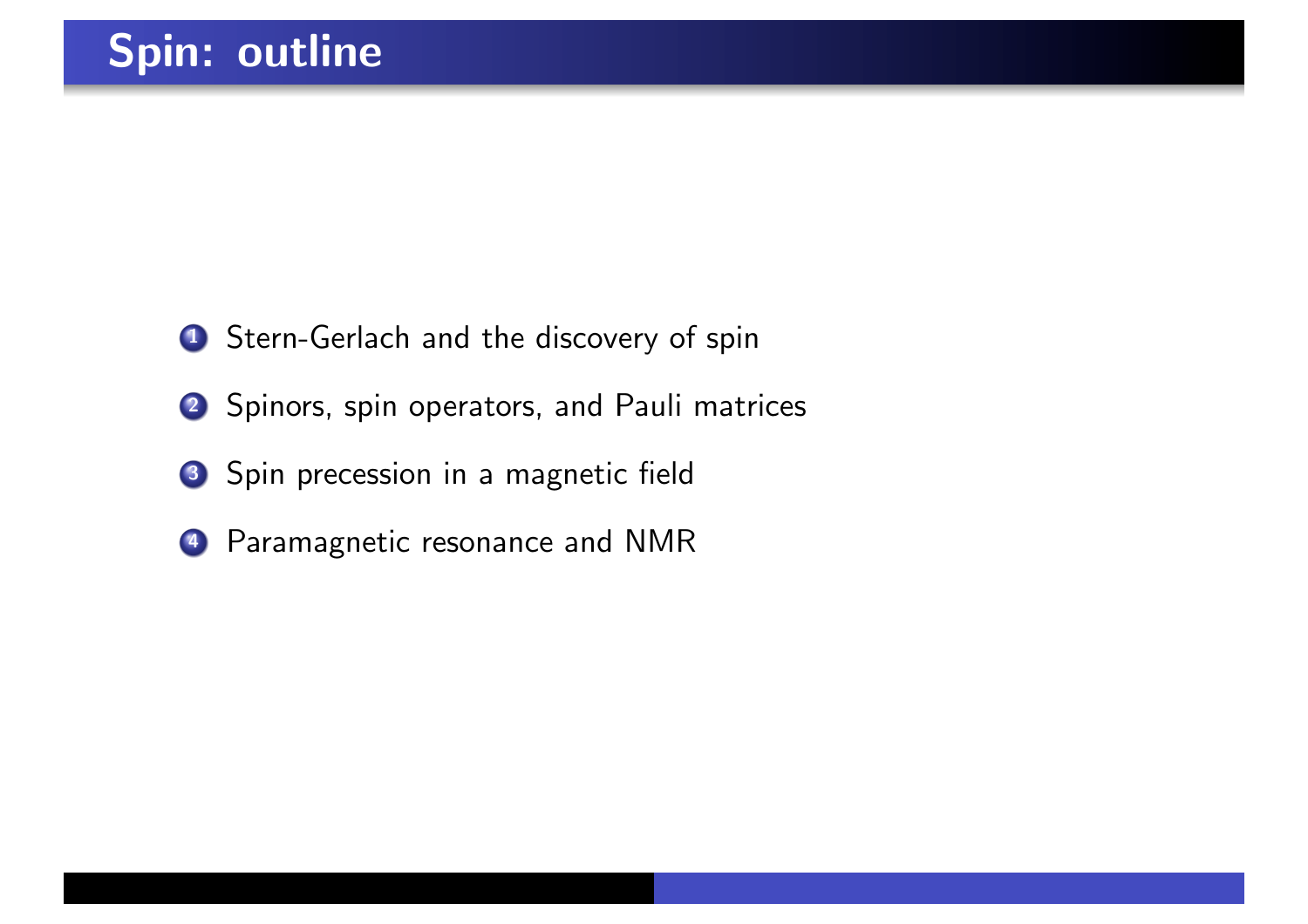#### Background: expectations pre-Stern-Gerlach

**•** Previously, we have seen that an electron bound to a proton carries an orbital magnetic moment,

$$
\mu = -\frac{e}{2m_e}\hat{\mathbf{L}} \equiv -\mu_\text{B}\hat{\mathbf{L}}/\hbar, \qquad H_{\text{int}} = -\mu \cdot \mathbf{B}
$$

- **●** For the azimuthal component of the wavefunction,  $e^{im\phi}$ , to remain single-valued, we further require that the angular momentum  $\ell$ takes only integer values (recall that  $-\ell \le m \le \ell$ ).
- When a beam of atoms are passed through an inhomogeneous (but aligned) magnetic field, where they experience a force,

 $\mathbf{F} = \nabla(\mu \cdot \mathbf{B}) \simeq \mu_z(\partial_z B_z) \hat{\mathbf{e}}_z$ 

we expect a splitting into an **odd integer**  $(2\ell + 1)$  number of beams.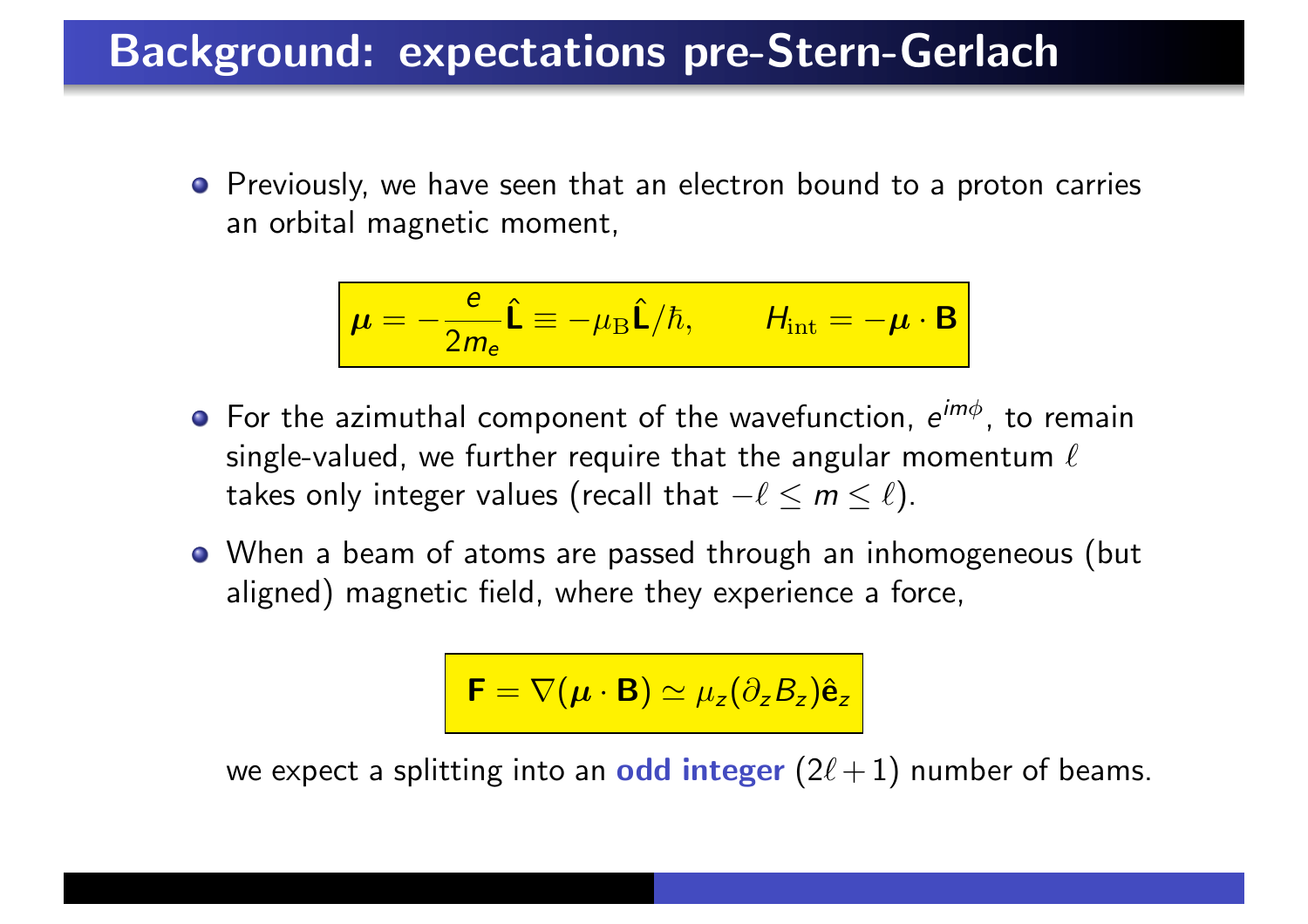## Stern-Gerlach experiment

- In experiment, a beam of silver atoms were passed through inhomogeneous magnetic field and collected on photographic plate.
- **•** Since silver involves spherically symmetric charge distribution plus one 5*s* electron, total angular momentum of ground state has  $L = 0$ .
- **O** If outer electron in 5p state,  $L = 1$  and the beam should split in 3.

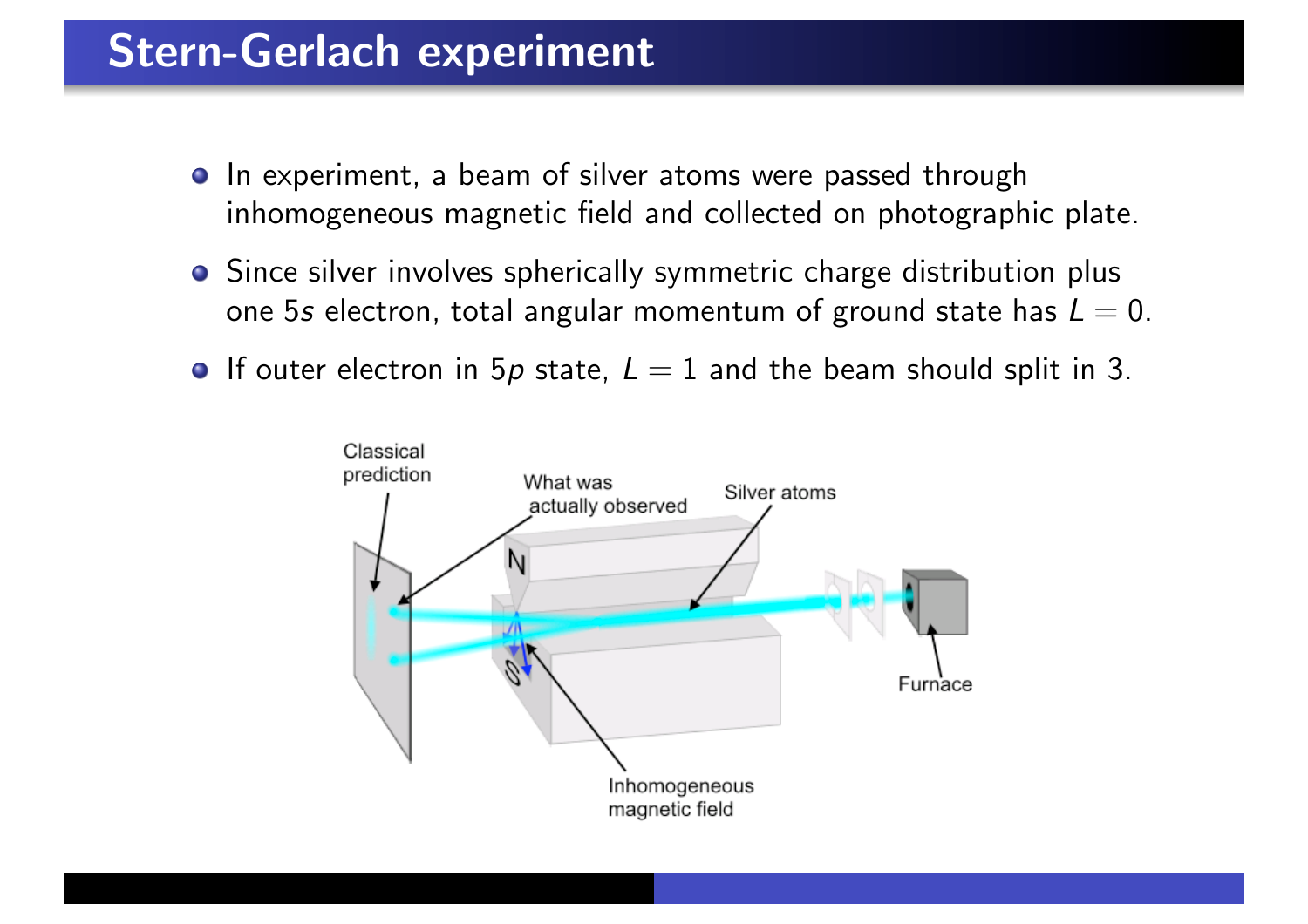## Stern-Gerlach experiment

However, experiment showed a bifurcation of beam!



Gerlach's postcard, dated 8th February 1922, to Niels Bohr

Since orbital angular momentum can take only integer values, this observation suggests electron possesses an additional intrinsic " $\ell = 1/2$ " component known as spin.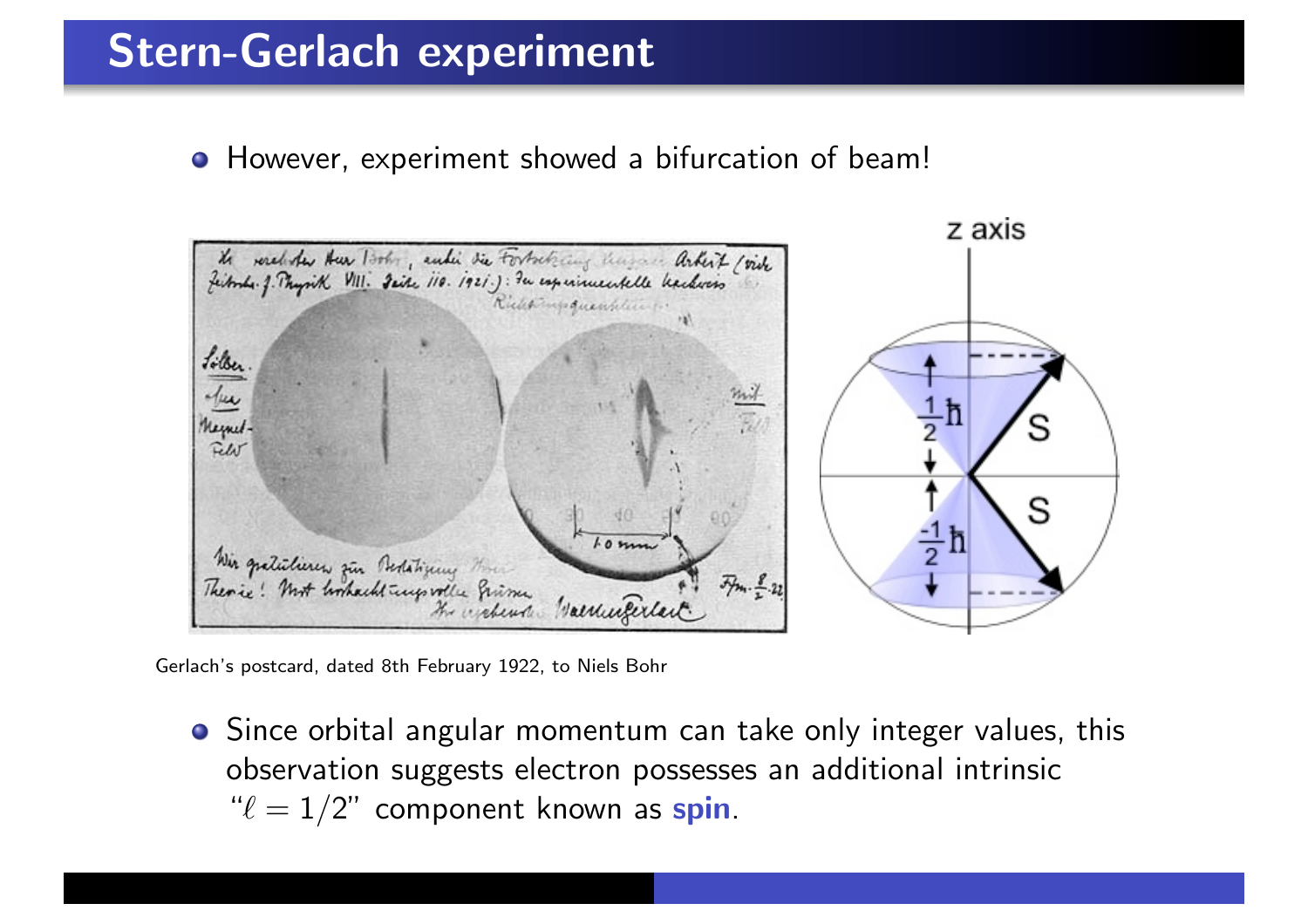- Later, it was understood that elementary quantum particles can be divided into two classes, fermions and bosons.
- Fermions (e.g. electron, proton, neutron) possess half-integer spin.
- Bosons (e.g. mesons, photon) possess integral spin (including zero).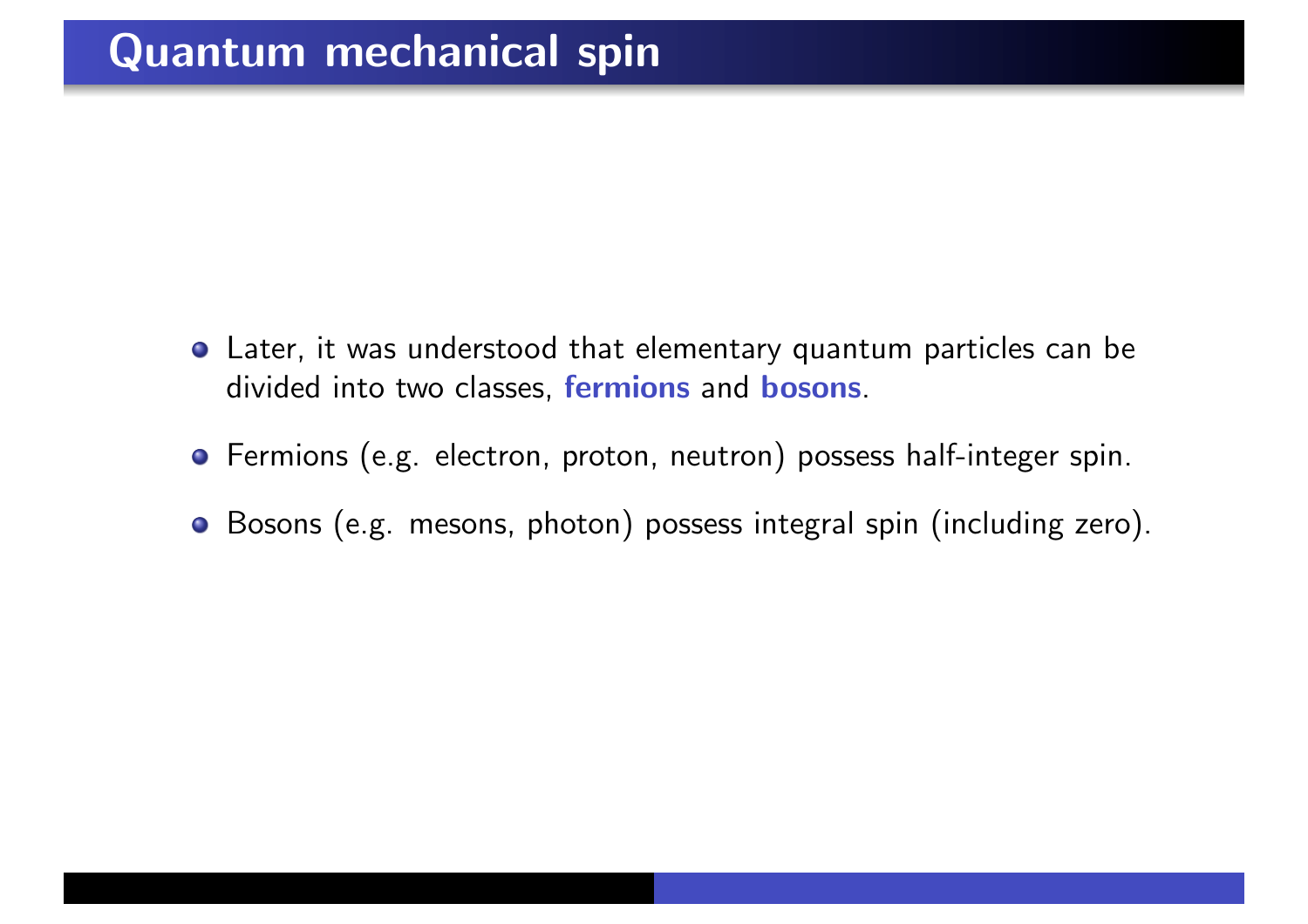# Spinors

**•** Space of angular momentum states for spin  $s = 1/2$ is two-dimensional:

$$
|s = 1/2, m_s = 1/2\rangle = |\uparrow\rangle, \qquad |1/2, -1/2\rangle = |\downarrow\rangle
$$



**O** General spinor state of spin can be written as linear combination,

$$
\alpha|\uparrow\rangle + \beta|\downarrow\rangle = \left(\begin{array}{c} \alpha\\ \beta \end{array}\right), \qquad |\alpha|^2 + |\beta|^2 = 1
$$

 $\bullet$  Operators acting on spinors are 2  $\times$  2 matrices. From definition of spinor, *z*-component of spin represented as,

$$
S_z = \frac{1}{2}\hbar\sigma_z, \qquad \sigma_z = \begin{pmatrix} 1 & 0 \\ 0 & -1 \end{pmatrix}
$$

i.e.  $\displaystyle S_z$  has eigenvalues  $\pm \hbar/2$  corresponding to  $\left( \begin{array}{c} 1 \ 0 \end{array} \right)$ 

$$
\text{and} \ \left( \begin{array}{c} 0 \\ 1 \end{array} \right).
$$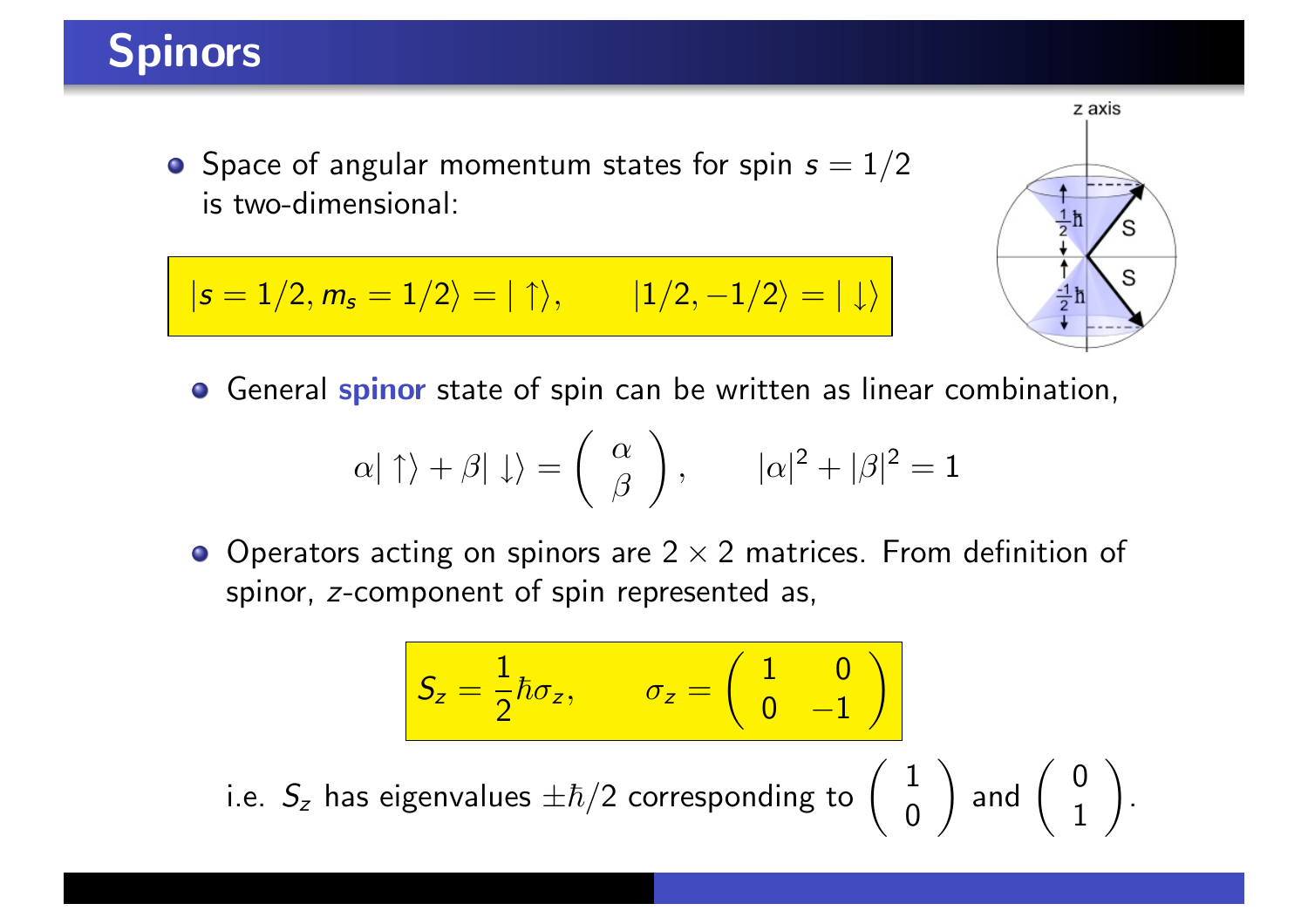#### Spin operators and Pauli matrices

 $\bullet$  From general formulae for raising/lowering operators,

$$
\hat{J}_+|j,m\rangle = \sqrt{j(j+1) - m(m+1)}\hbar |j,m+1\rangle,
$$
  

$$
\hat{J}_-|j,m\rangle = \sqrt{j(j+1) - m(m-1)}\hbar |j,m-1\rangle
$$

with  $S_{\pm} = S_{\times} \pm iS_{\nu}$  and  $s = 1/2$ , we have

 $S_+|1/2,-1/2\rangle = \hbar|1/2,1/2\rangle, \qquad S_-|1/2,1/2\rangle = \hbar|1/2,-1/2\rangle$ 

**o** i.e., in matrix form,

$$
S_x+iS_y=S_+=\hbar\left(\begin{array}{cc}0&1\\0&0\end{array}\right),\qquad S_x-iS_y=S_-=\hbar\left(\begin{array}{cc}0&0\\1&0\end{array}\right)\,.
$$

Leads to Pauli matrix representation for spin  $1/2$ ,  ${\sf S} = \frac{1}{2} \hbar {\bm \sigma}$ 

$$
\sigma_x = \begin{pmatrix} 0 & 1 \\ 1 & 0 \end{pmatrix}, \quad \sigma_y = \begin{pmatrix} 0 & -i \\ i & 0 \end{pmatrix}, \quad \sigma_z = \begin{pmatrix} 1 & 0 \\ 0 & -1 \end{pmatrix}
$$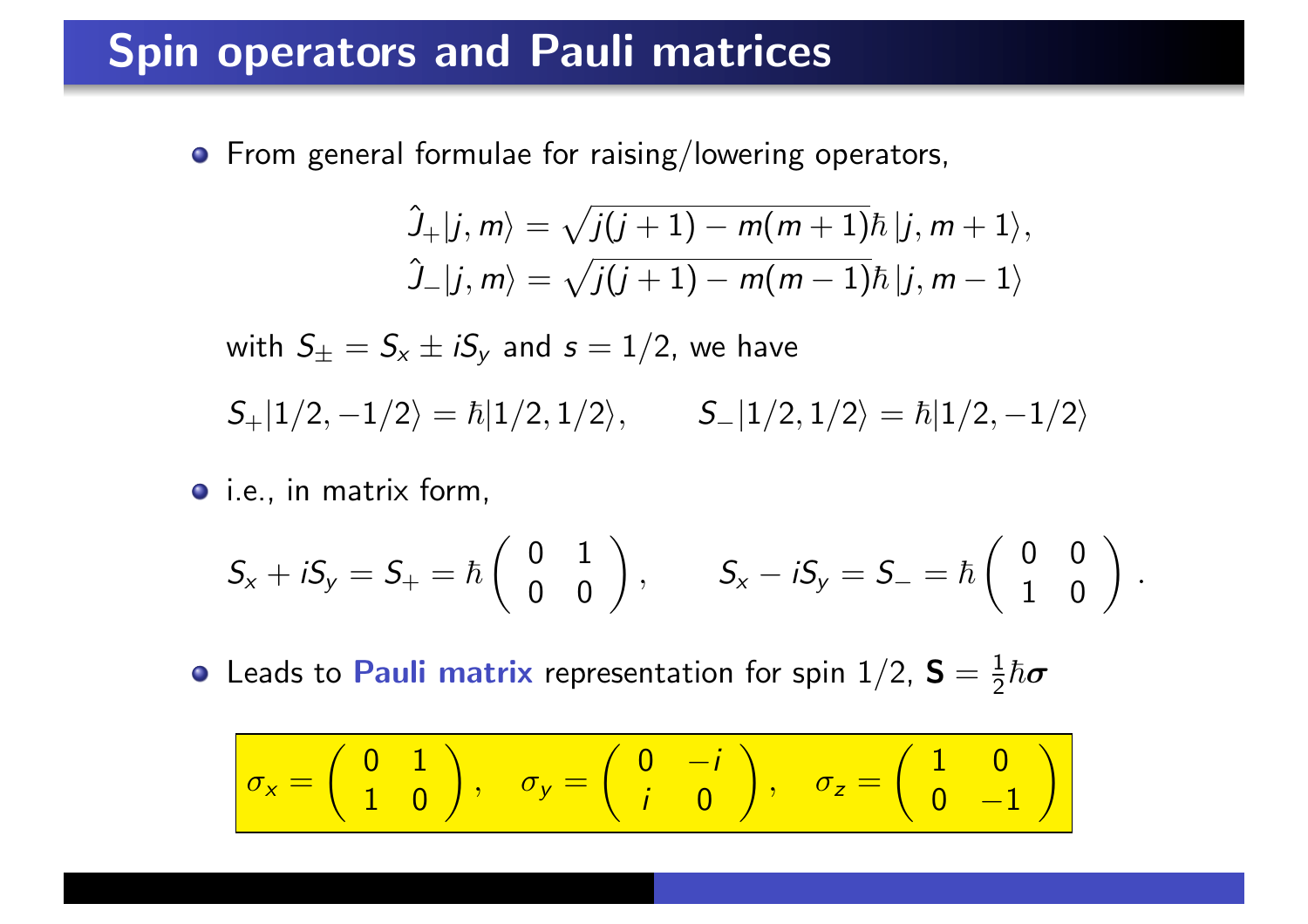$$
\sigma_x = \begin{pmatrix} 0 & 1 \\ 1 & 0 \end{pmatrix}, \quad \sigma_y = \begin{pmatrix} 0 & -i \\ i & 0 \end{pmatrix}, \quad \sigma_z = \begin{pmatrix} 1 & 0 \\ 0 & -1 \end{pmatrix}
$$

**•** Pauli spin matrices are Hermitian, traceless, and obey defining relations (cf. general angular momentum operators):

$$
\sigma_i^2 = \mathbb{I}, \qquad [\sigma_i, \sigma_j] = 2i\epsilon_{ijk}\sigma_k
$$

Total spin

$$
\mathbf{S}^2 = \frac{1}{4}\hbar^2 \boldsymbol{\sigma}^2 = \frac{1}{4}\hbar^2 \sum_i \sigma_i^2 = \frac{3}{4}\hbar^2 \mathbb{I} = \frac{1}{2}(\frac{1}{2} + 1)\hbar^2 \mathbb{I}
$$

i.e.  $s(s+1)\hbar^2$ , as expected for spin  $s=1/2$ .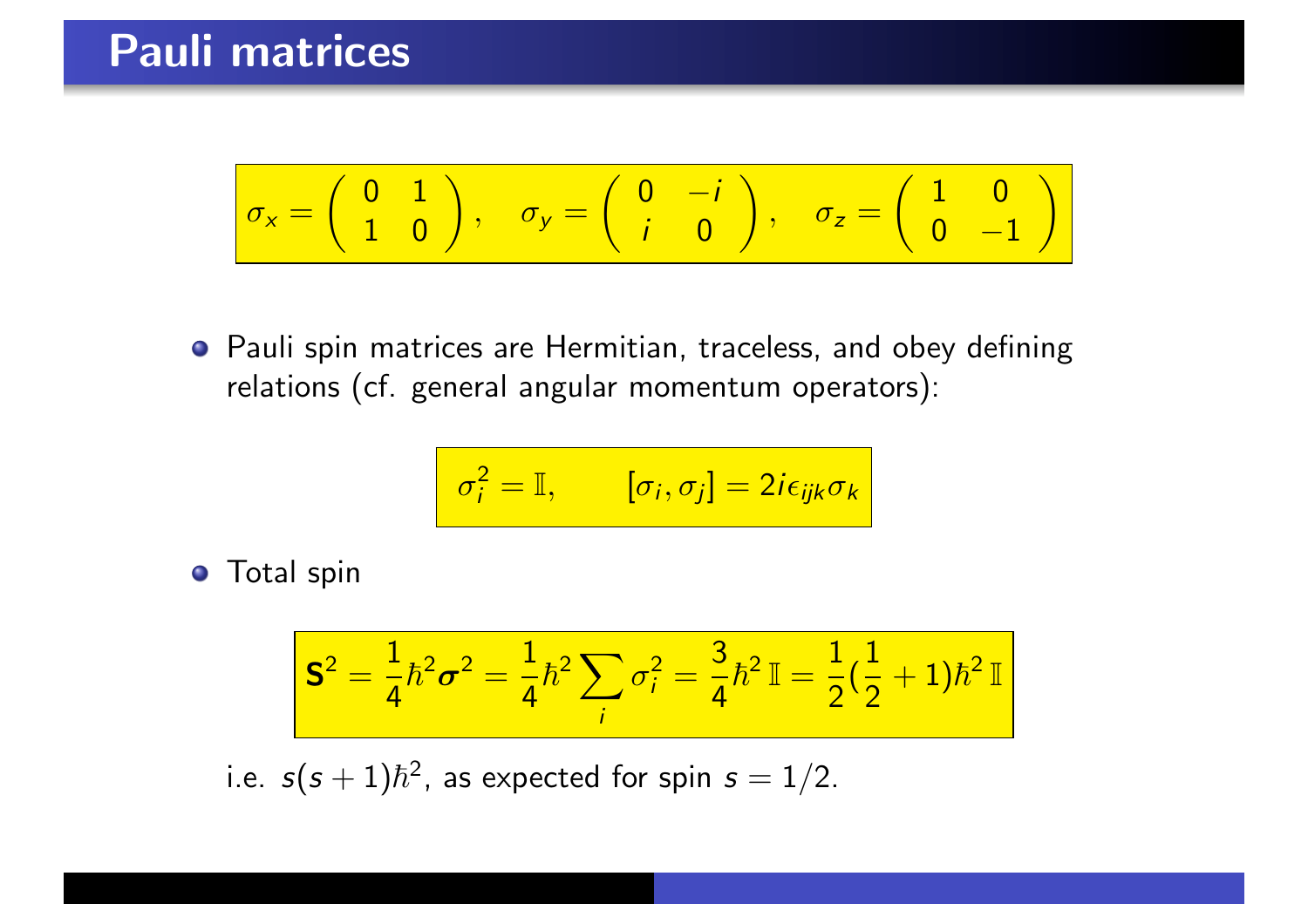### Spatial degrees of freedom and spin

- **O** Spin represents additional internal degree of freedom, independent of spatial degrees of freedom, i.e.  $[\hat{S}, x] = [\hat{S}, \hat{p}] = [\hat{S}, \hat{L}] = 0.$
- **•** Total state is constructed from **direct product**,

$$
|\psi\rangle = \int d^3x \left(\psi_+(\mathbf{x})|\mathbf{x}\rangle \otimes |\uparrow\rangle + \psi_-(\mathbf{x})|\mathbf{x}\rangle \otimes |\downarrow\rangle\right) \equiv \left(\begin{array}{c} |\psi_+\rangle \\ |\psi_-\rangle \end{array}\right)
$$

**•** In a weak magnetic field, the electron Hamiltonian can then be written as

$$
\hat{H} = \frac{\hat{\mathbf{p}}^2}{2m} + V(r) + \mu_\text{B} \left( \hat{\mathbf{L}}/\hbar + \boldsymbol{\sigma} \right) \cdot \mathbf{B}
$$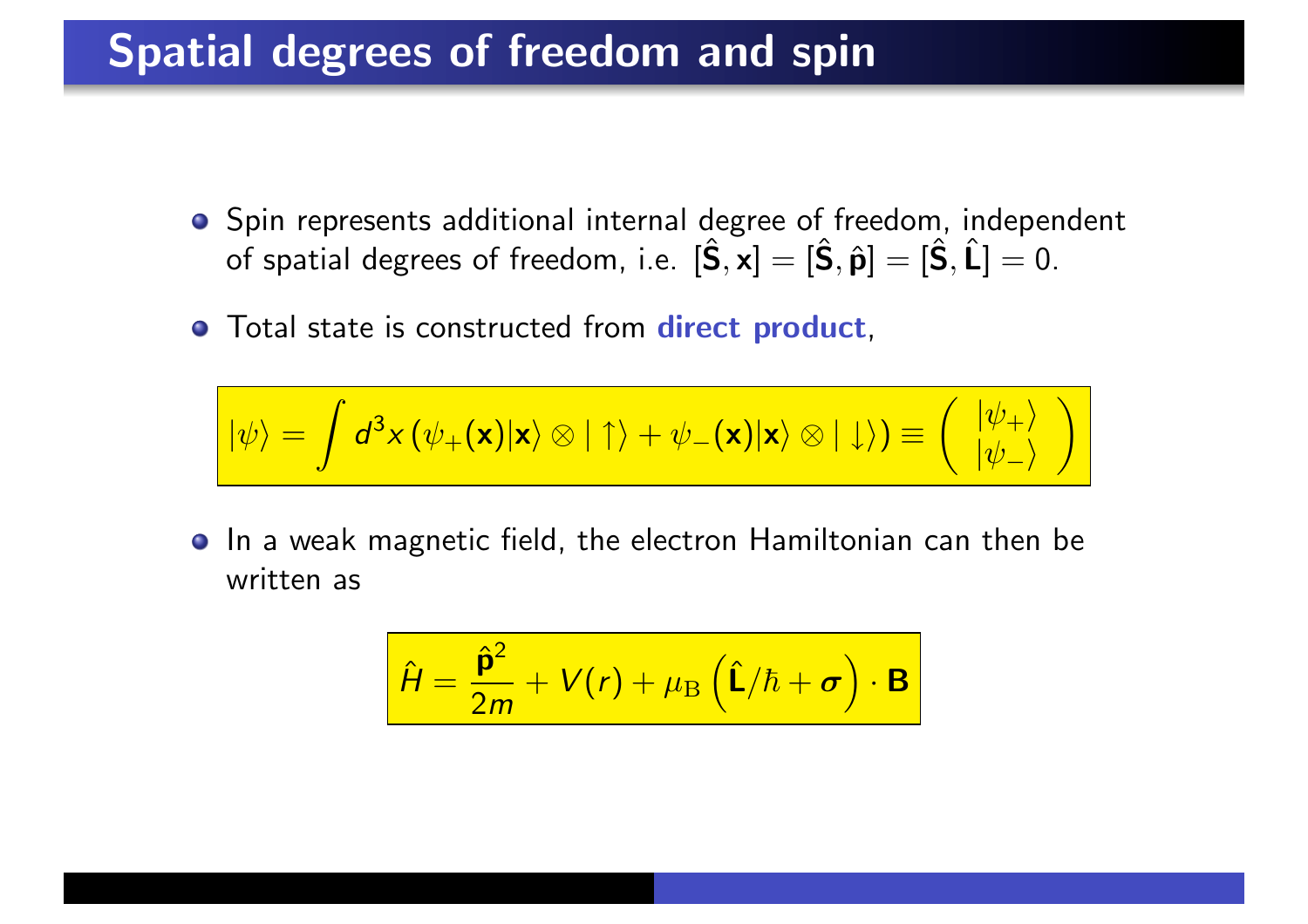### Relating spinor to spin direction

For a general state  $\alpha|\uparrow\rangle + \beta|\downarrow\rangle$ , how do  $\alpha$ ,  $\beta$  relate to orientation of spin?



- Let us assume that spin is pointing along the unit vector  $\hat{\mathbf{n}} = (\sin \theta \cos \varphi, \sin \theta \sin \varphi, \cos \theta)$ , i.e. in direction  $(\theta, \varphi)$ .
- **O** Spin must be eigenstate of  $\hat{\mathbf{n}} \cdot \boldsymbol{\sigma}$  with eigenvalue unity, i.e.

$$
\begin{pmatrix} n_z & n_x - in_y \\ n_x + in_y & -n_z \end{pmatrix} \begin{pmatrix} \alpha \\ \beta \end{pmatrix} = \begin{pmatrix} \alpha \\ \beta \end{pmatrix}
$$

With normalization,  $|\alpha|^2+|\beta|^2=1$ , (up to arbitrary phase),

$$
\left(\begin{array}{c} \alpha \\ \beta \end{array}\right) = \left(\begin{array}{c} e^{-i\varphi/2}\cos(\theta/2) \\ e^{i\varphi/2}\sin(\theta/2) \end{array}\right)
$$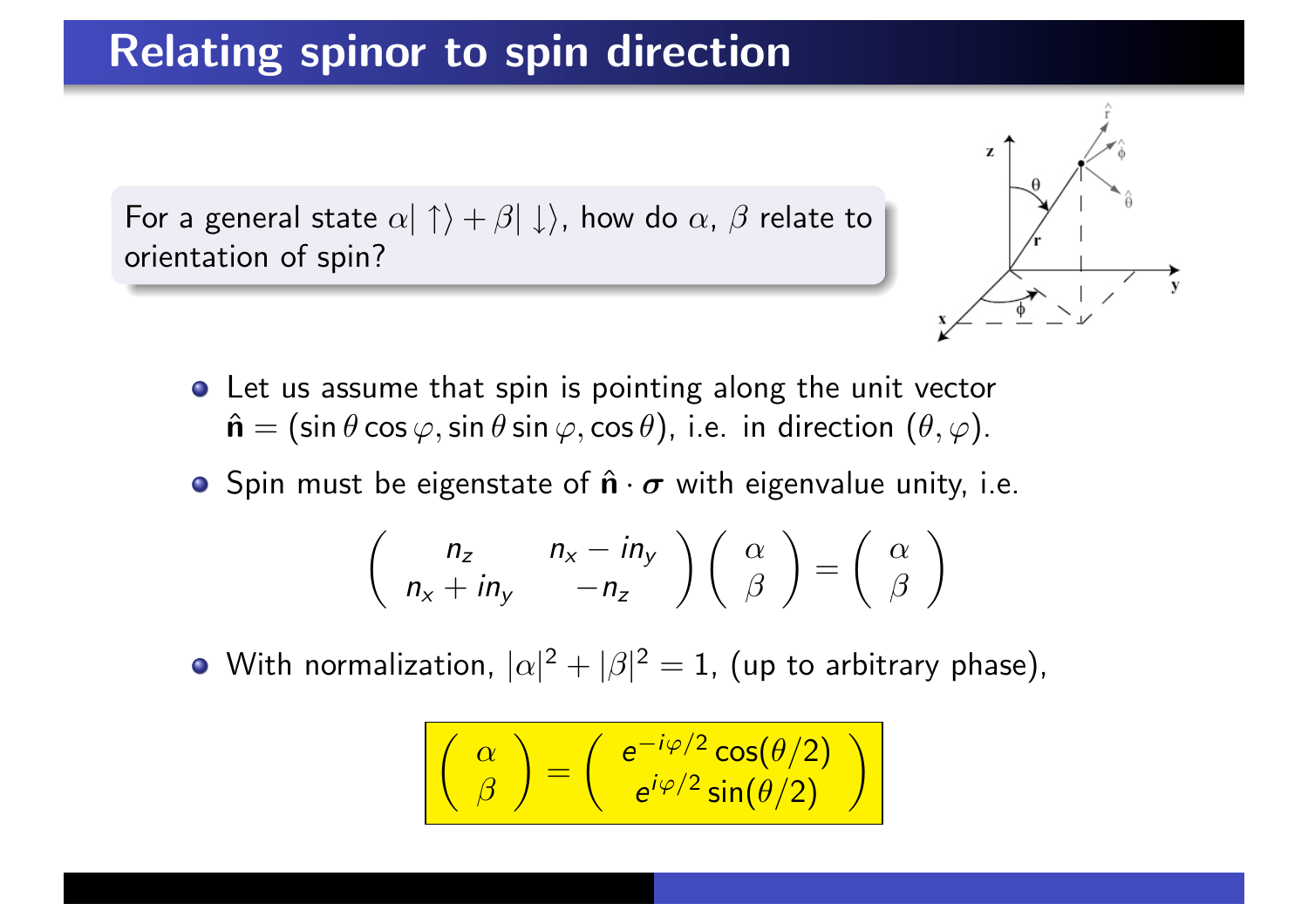# Spin symmetry

$$
\begin{pmatrix} \alpha \\ \beta \end{pmatrix} = \begin{pmatrix} e^{-i\varphi/2} \cos(\theta/2) \\ e^{i\varphi/2} \sin(\theta/2) \end{pmatrix}
$$

• Note that under  $2\pi$  rotation,

$$
\left(\begin{array}{c} \alpha \\ \beta \end{array}\right) \mapsto -\left(\begin{array}{c} \alpha \\ \beta \end{array}\right)
$$

**O** In order to make a transformation that returns spin to starting point, necessary to make two complete revolutions, (cf. spin 1 which requires  $2\pi$  and spin 2 which requires only  $\pi$ !).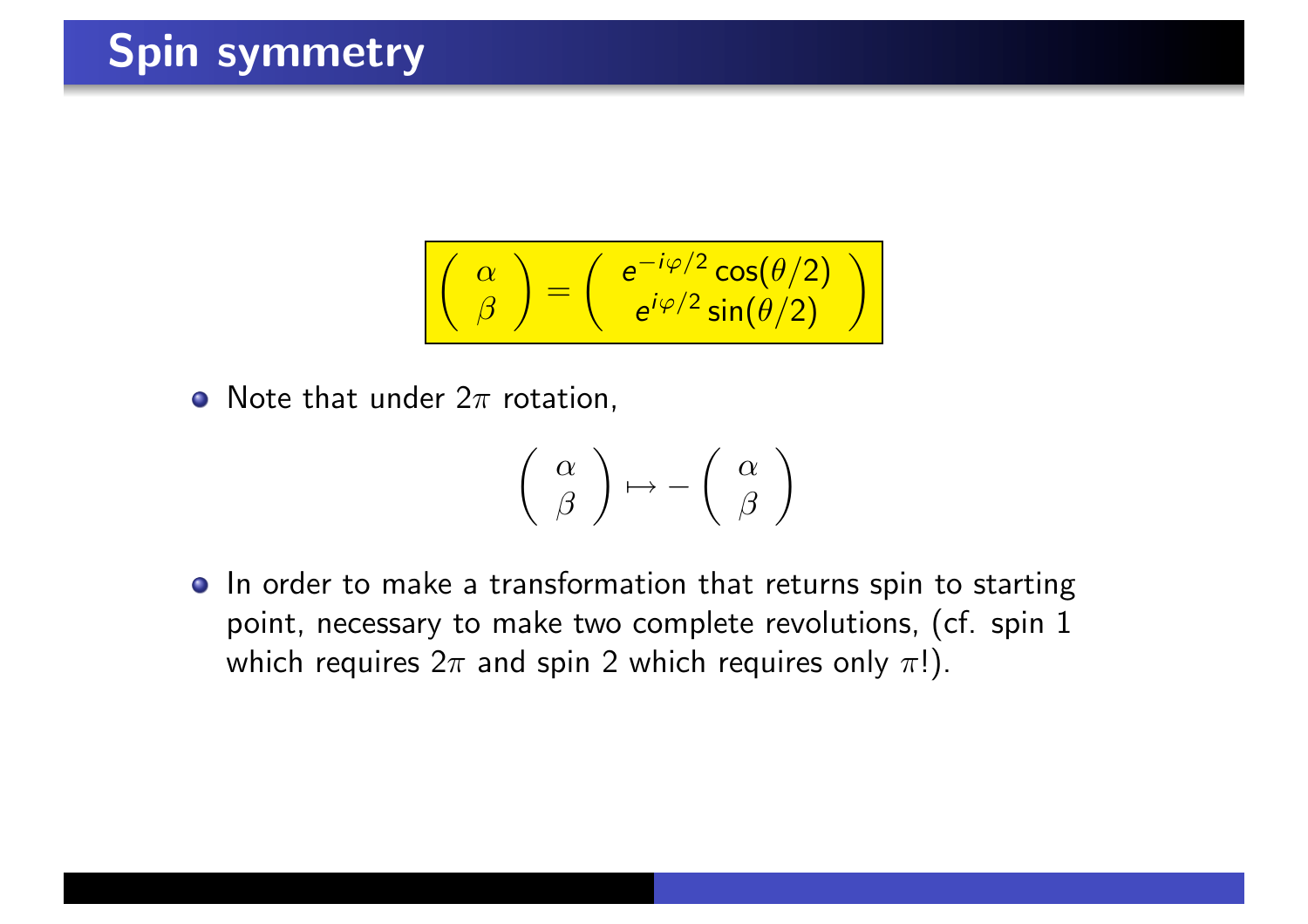# (Classical) spin precession in a magnetic field

Consider magnetized object spinning about centre of mass, with angular momentum **L** and magnetic moment  $\mu = \gamma \mathbf{L}$  with  $\gamma$  gyromagnetic ratio.

do

du

● A magnetic field **B** will then impose a torque

 $\mathbf{T} = \boldsymbol{\mu} \times \mathbf{B} = \gamma \mathbf{L} \times \mathbf{B} = \partial_t \mathbf{L}$ 



- **•** Angular momentum vector **L** precesses about magnetic field direction with angular velocity  $\omega_0 = -\gamma \mathbf{B}$  (independent of angle).
- We will now show that precisely the same result appears in the study of the quantum mechanics of an electron spin in a magnetic field.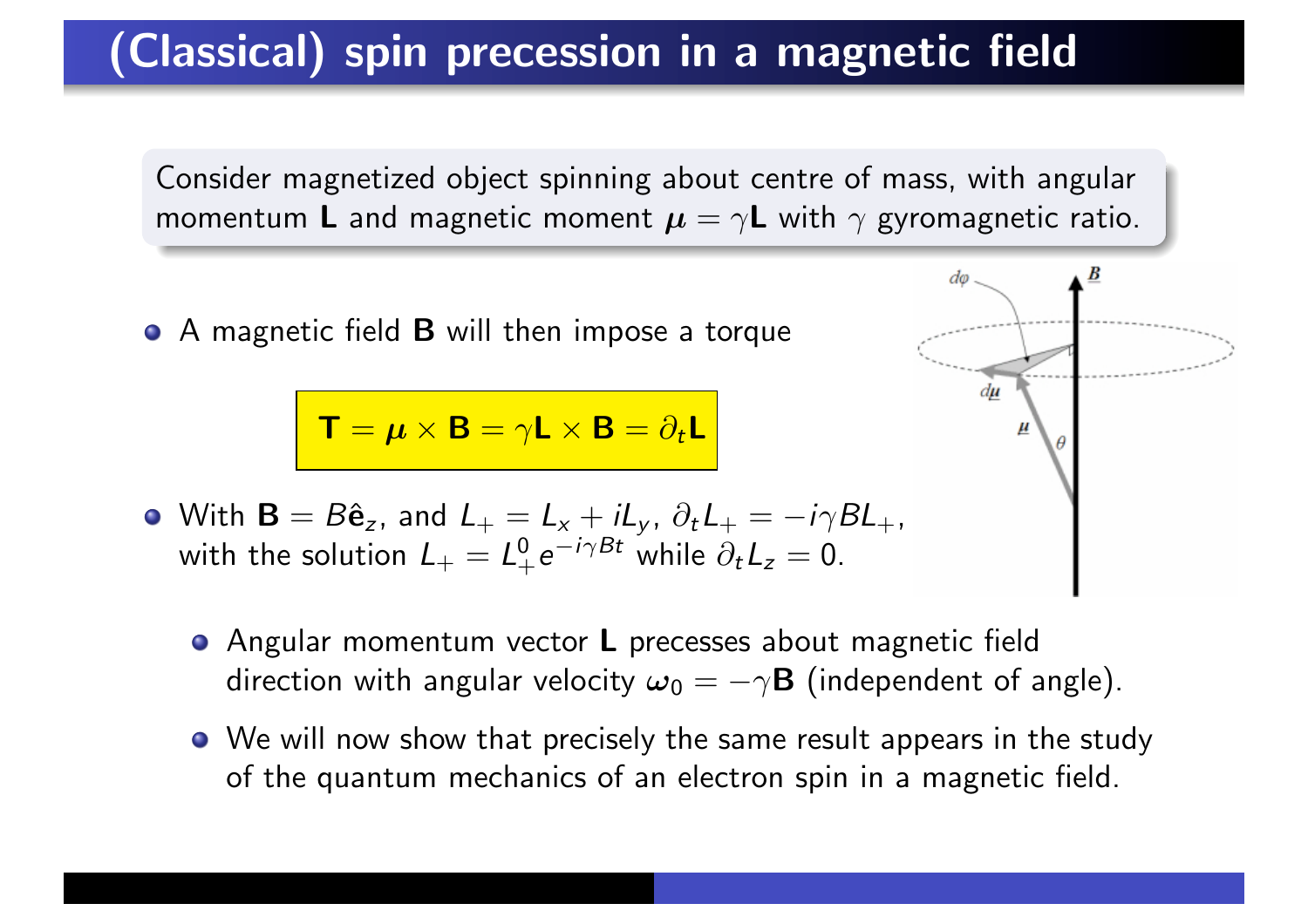# (Quantum) spin precession in a magnetic field

- Last lecture, we saw that the electron had a magnetic moment,  $\boldsymbol{\mu}_{\rm orbit}=-\frac{e}{2m_e}\hat{\boldsymbol{\sf L}}$ , due to orbital degrees of freedom.
- The intrinsic electron spin imparts an additional contribution,  $\mu_{\text{spin}} = \gamma \hat{\mathsf{S}}$ , where the gyromagnetic ratio,

$$
\gamma = -g \frac{e}{2m_e}
$$

and  $g$  (known as the Landé  $g$ -factor) is very close to 2.

**•** These components combine to give the total magnetic moment,

$$
\mu = -\frac{e}{2m_e}(\hat{\mathbf{L}} + g\hat{\mathbf{S}})
$$

• In a magnetic field, the interaction of the dipole moment is given by

$$
\hat{H}_{\rm int} = -\mu \cdot \mathbf{B}
$$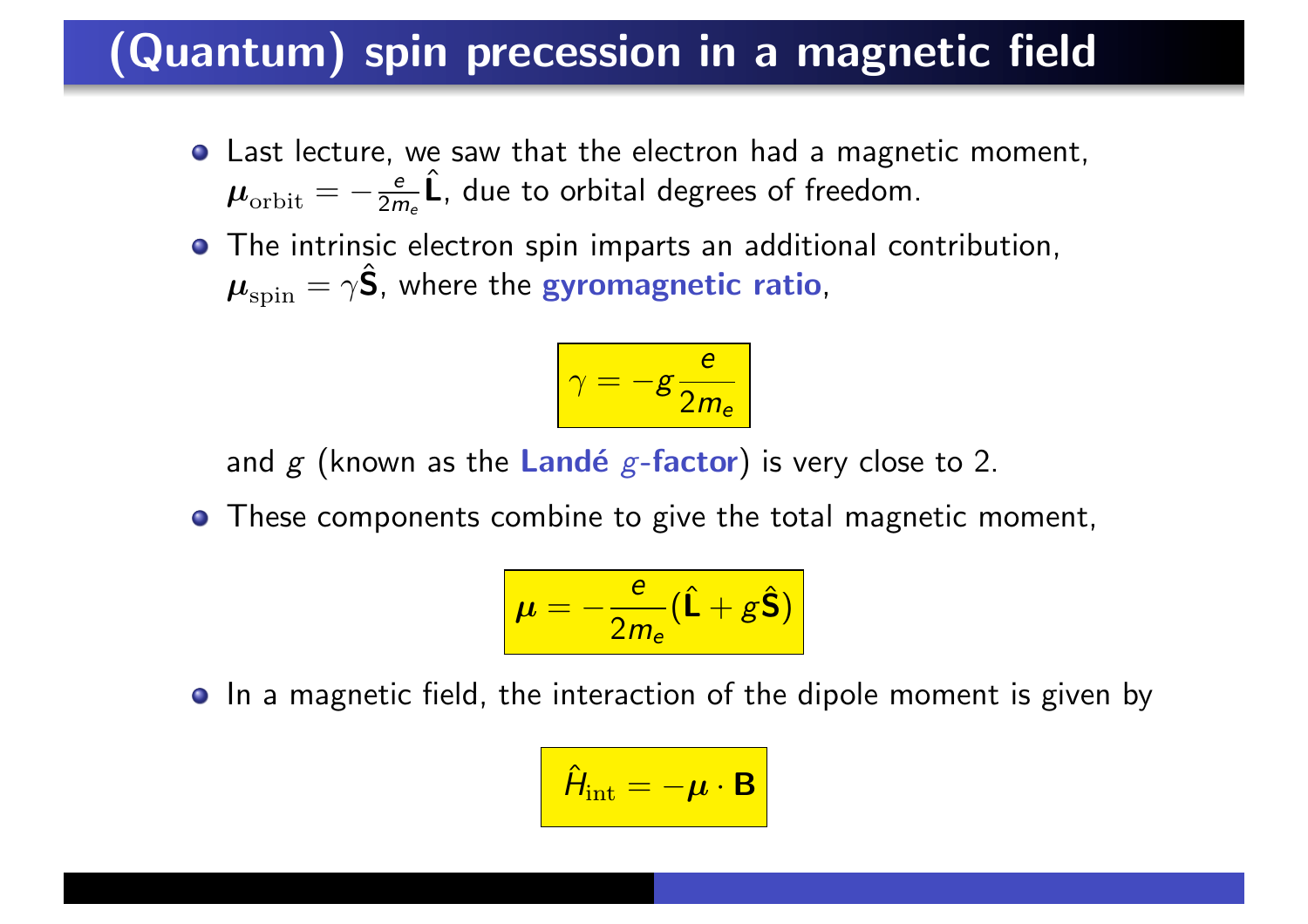# (Quantum) spin precession in a magnetic field

**•** Focusing on the spin contribution alone,

$$
\hat{H}_{\text{int}} = -\gamma \hat{\mathbf{S}} \cdot \mathbf{B} = -\frac{\gamma}{2} \hbar \boldsymbol{\sigma} \cdot \mathbf{B}
$$



**•** The spin dynamics can then be inferred from the time-evolution operator,  $|\psi(t)\rangle = \hat{U}(t)|\psi(0)\rangle$ , where

$$
\hat{U}(t) = e^{-i\hat{H}_{\rm int}t/\hbar} = \exp\left[\frac{i}{2}\gamma\boldsymbol{\sigma}\cdot\mathbf{B}t\right]
$$

- However, we have seen that the operator  $\hat{U}(\theta) = \exp[-\frac{i}{\hbar}\theta\hat{\mathbf{e}}_n\cdot\hat{\mathbf{L}}]$ generates spatial rotations by an angle  $\theta$  about  $\hat{\mathbf{e}}_n$ .
- $\bullet$  In the same way,  $\hat{U}(t)$  effects a spin rotation by an angle  $-\gamma B t$ about the direction of B!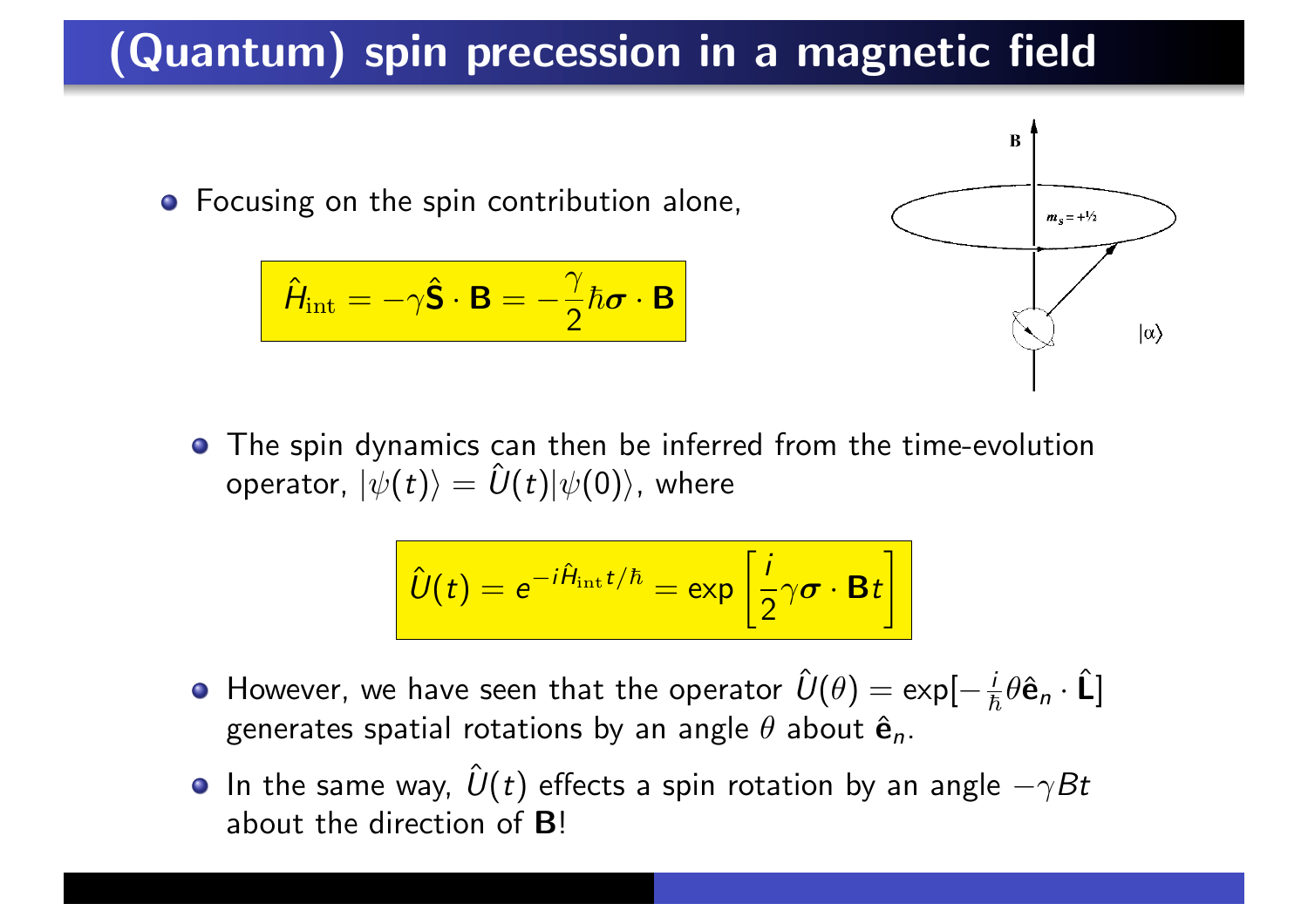# (Quantum) spin precession in a magnetic field

$$
\hat{U}(t) = e^{-i\hat{H}_{\rm int}t/\hbar} = \exp\left[\frac{i}{2}\gamma\boldsymbol{\sigma}\cdot\mathbf{B}t\right]
$$

**•** Therefore, for initial spin configuration,

$$
\left(\begin{array}{c} \alpha \\ \beta \end{array}\right) = \left(\begin{array}{c} e^{-i\varphi/2} \cos(\theta/2) \\ e^{i\varphi/2} \sin(\theta/2) \end{array}\right)
$$



 $\mathsf{With}\ \mathbf{B}=B\mathbf{\hat{e}}_z,\ \hat{U}(t)=\exp[\frac{i}{2}\gamma Bt\sigma_z],\ |\psi(t)\rangle=\hat{U}(t)|\psi(0)\rangle,$ 

$$
\begin{pmatrix}\n\alpha(t) \\
\beta(t)\n\end{pmatrix} = \begin{pmatrix}\ne^{-\frac{i}{2}\omega_0 t} & 0 \\
0 & e^{\frac{i}{2}\omega_0 t}\n\end{pmatrix} \begin{pmatrix}\n\alpha \\
\beta\n\end{pmatrix} = \begin{pmatrix}\ne^{-\frac{i}{2}(\varphi + \omega_0 t)} \cos(\theta/2) \\
e^{\frac{i}{2}(\varphi + \omega_0 t)} \sin(\theta/2)\n\end{pmatrix}
$$

• i.e. spin precesses with angular frequency  $\omega_0 = -\gamma \mathbf{B} = -g\omega_c \hat{\mathbf{e}}_z$ , where  $\omega_c=\frac{eB}{2m}$  $\frac{eB}{2m_e}$  is cyclotron frequency,  $(\frac{\omega_c}{B}\simeq 10^{11}$  rad s<sup>-1</sup>T<sup>-1</sup>).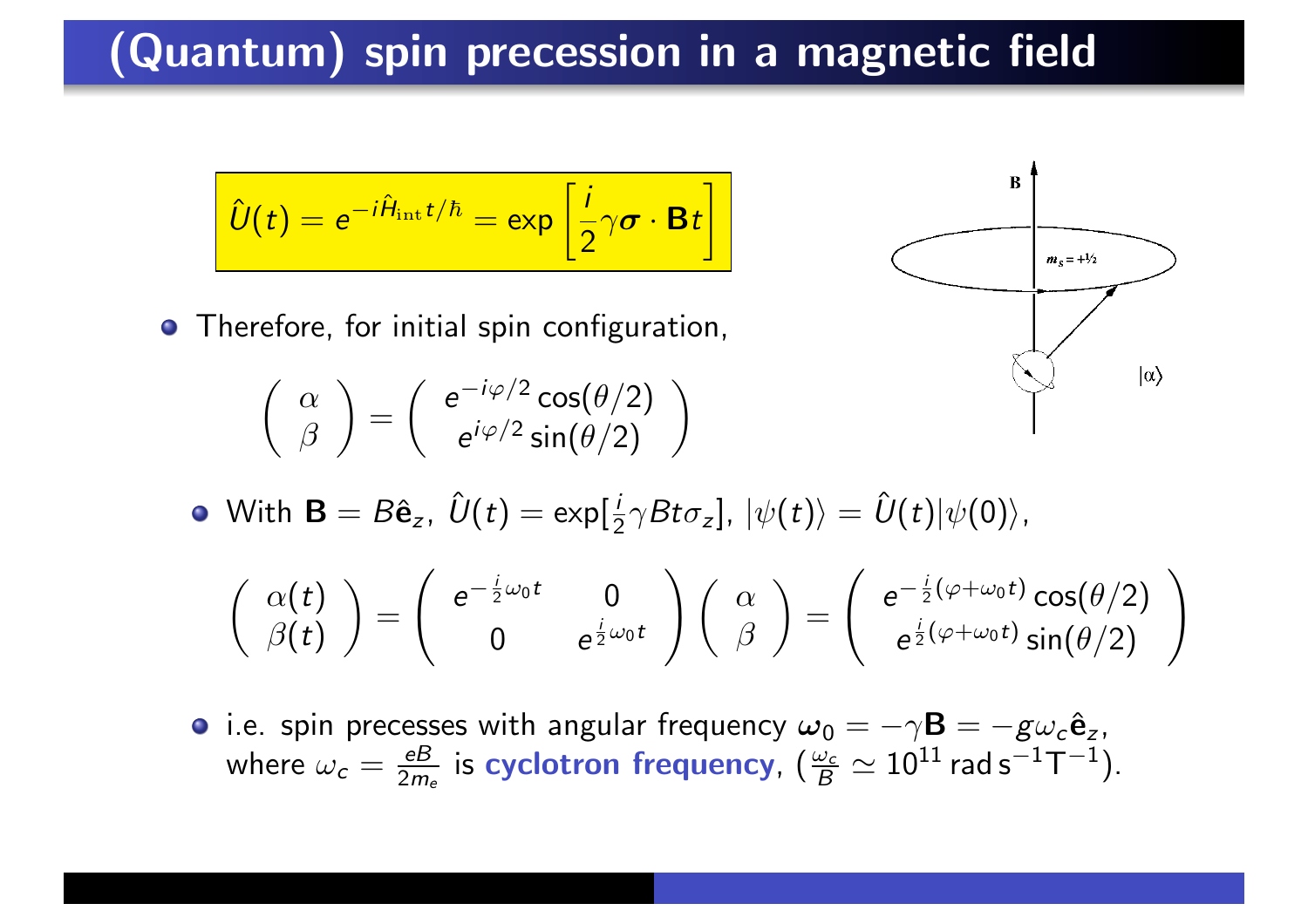#### Paramagnetic resonance

- **•** This result shows that spin precession frequency is independent of spin orientation.
- Consider a frame of reference which is itself rotating with angular velocity  $\omega$  about  $\hat{\mathbf{e}}_z$ .



- **O** If we impose a magnetic field  $\mathbf{B}_0 = B_0 \hat{\mathbf{e}}_z$ , in the rotating frame, the observed precession frequency is  $\omega_r = -\gamma(\mathbf{B}_0 + \omega/\gamma)$ , i.e. an effective field  $\mathbf{B}_r = \mathbf{B}_0 + \boldsymbol{\omega}/\gamma$  acts in rotating frame.
- **If frame rotates exactly at precession frequency,**  $\boldsymbol{\omega} = \boldsymbol{\omega}_0 = -\gamma \mathbf{B}_0$ **,** spins pointing in any direction will remain at rest in that frame.
- Suppose we now add a small additional component of the magnetic field which is rotating with angular frequency  $\omega$  in the  $xy$  plane,

$$
\mathbf{B}=B_0\hat{\mathbf{e}}_z+B_1(\hat{\mathbf{e}}_x\cos(\omega t)-\hat{\mathbf{e}}_y\sin(\omega t))
$$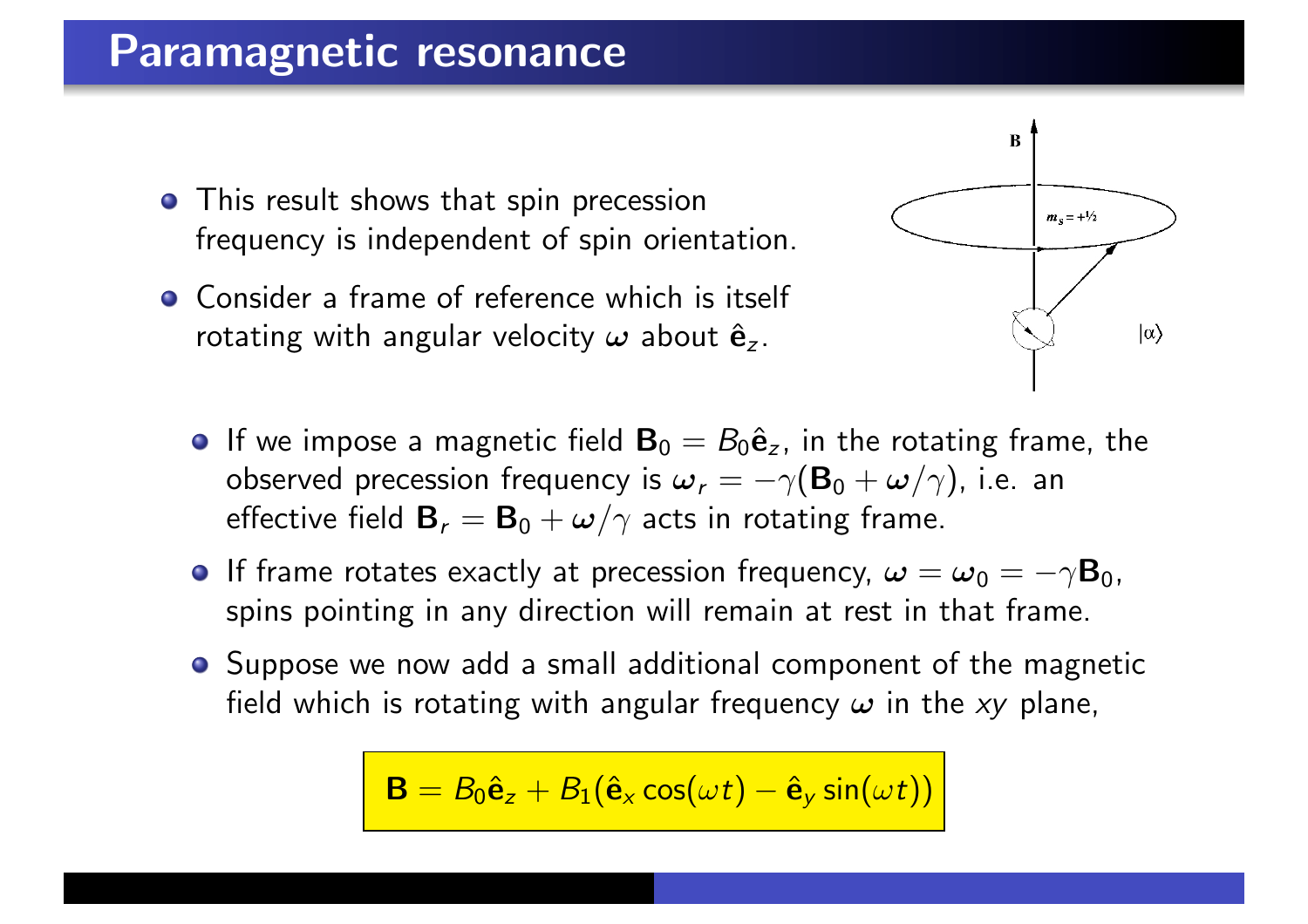#### Paramagnetic resonance



 $\mathbf{B} = B_0 \hat{\mathbf{e}}_z + B_1(\hat{\mathbf{e}}_x \cos(\omega t) - \hat{\mathbf{e}}_y \sin(\omega t))$ 

- **•** Effective magnetic field in a frame rotating with same frequency  $\omega$ as the small added field is  $\mathbf{B}_r = (B_0 + \omega/\gamma)\hat{\mathbf{e}}_z + B_1\hat{\mathbf{e}}_x$
- **If** we tune  $\omega$  so that it exactly matches the precession frequency in the original magnetic field,  $\omega = \omega_0 = -\gamma B_0$ , in the rotating frame, the magnetic moment will only see the small field in the *x*-direction.
- **•** Spin will therefore precess about *x*-direction at slow angular frequency  $\gamma B_1$  – matching of small field rotation frequency with large field spin precession frequency is "resonance".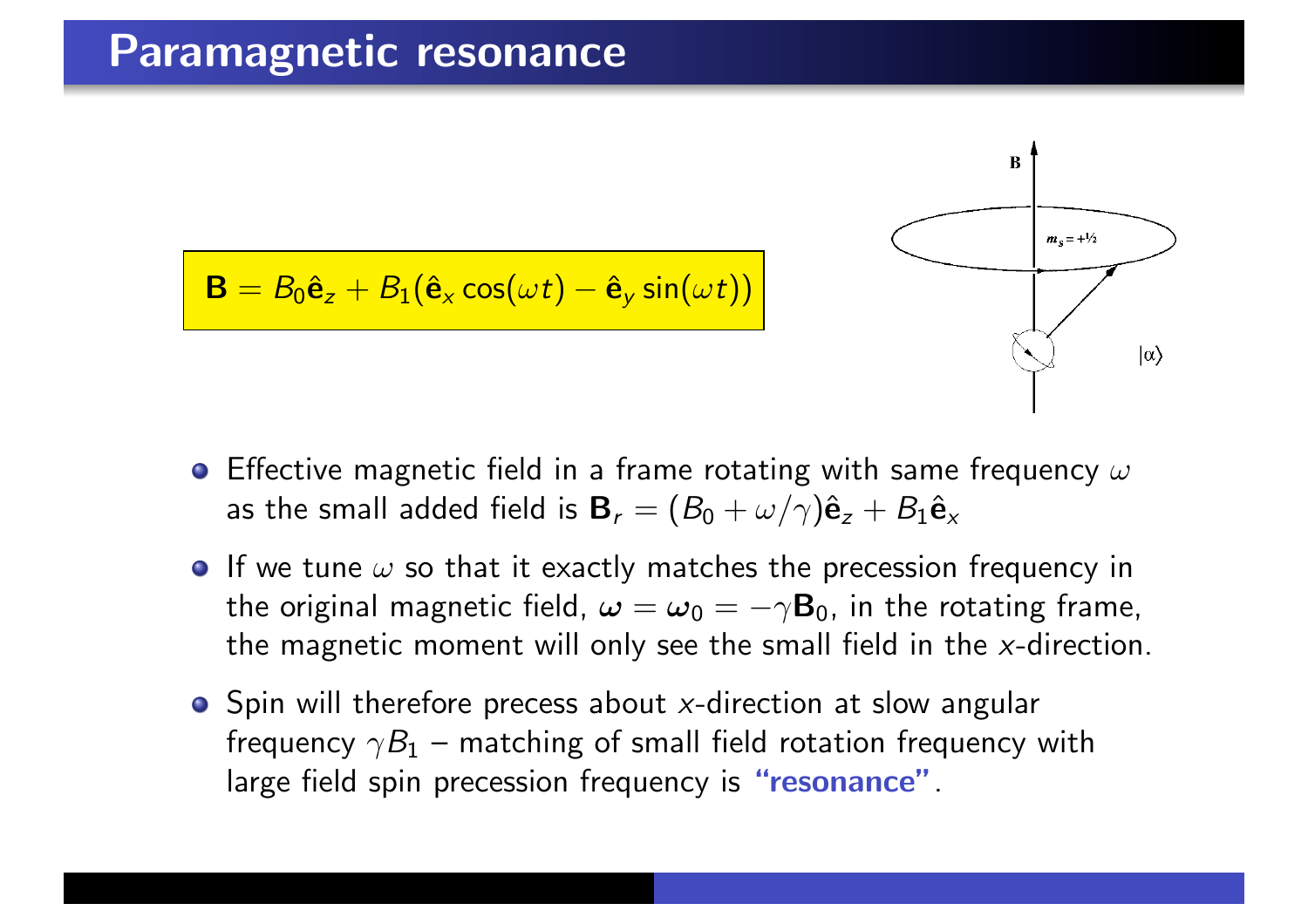#### Nuclear magnetic resonance

- The general principles exemplified by paramagnetic resonance underpin methodology of Nuclear magnetic resonance (NMR).
- NMR principally used to determine structure of molecules in chemistry and biology, and for studying condensed matter in solid or liquid state.
- Method relies on nuclear magnetic moment of atomic nucleus,

$$
\mu = \gamma \hat{\mathbf{S}}
$$

e.g. for proton  $\gamma = g_P \frac{e}{2\eta}$  $\frac{e}{2m_p}$  where  $g_p=5.59$ .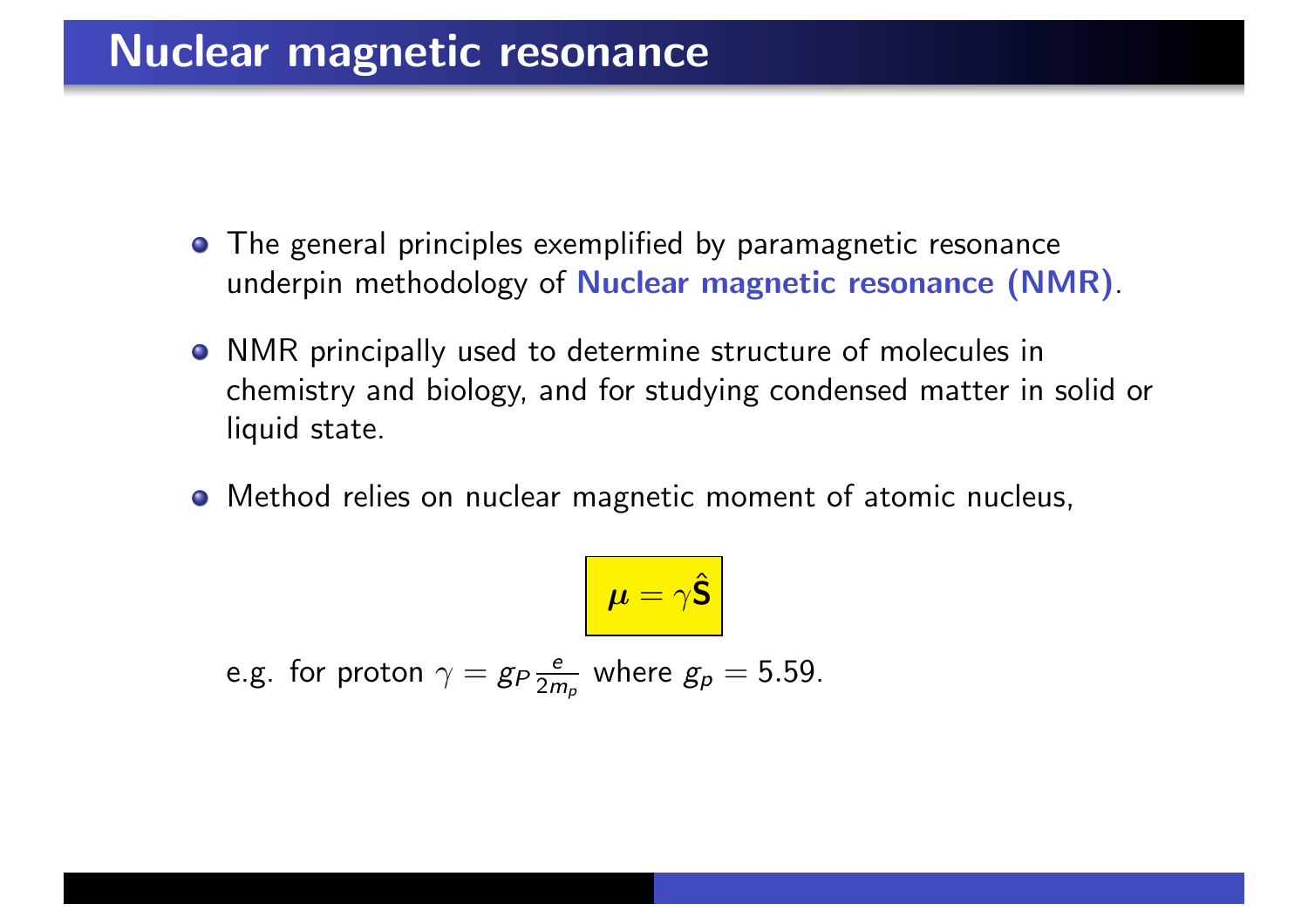#### Nuclear magnetic resonance

 $\bullet$  In uniform field,  $B_0$ , nuclear spins occupy equilibrium thermal distibution with

$$
\frac{P_{\uparrow}}{P_{\downarrow}} = \exp\left[\frac{\hbar\omega_0}{k_{\rm B}T}\right], \qquad \omega_0 = \gamma B_0
$$



- i.e. (typically small) population imbalance.
- Application of additional oscillating resonant in-plane magnetic field  $B_1(t)$  for a time, t, such that

$$
\boxed{\omega_1 t = \frac{\pi}{2}, \qquad \omega_1 = \gamma B_1}
$$

 $("π/2 pulse")$  orients majority spin in xy-plane where it precesses at resonant frequency allowing a coil to detect a.c. signal from induced e.m.f.

**•** Return to equilibrium set by transverse relaxation time,  $T_2$ .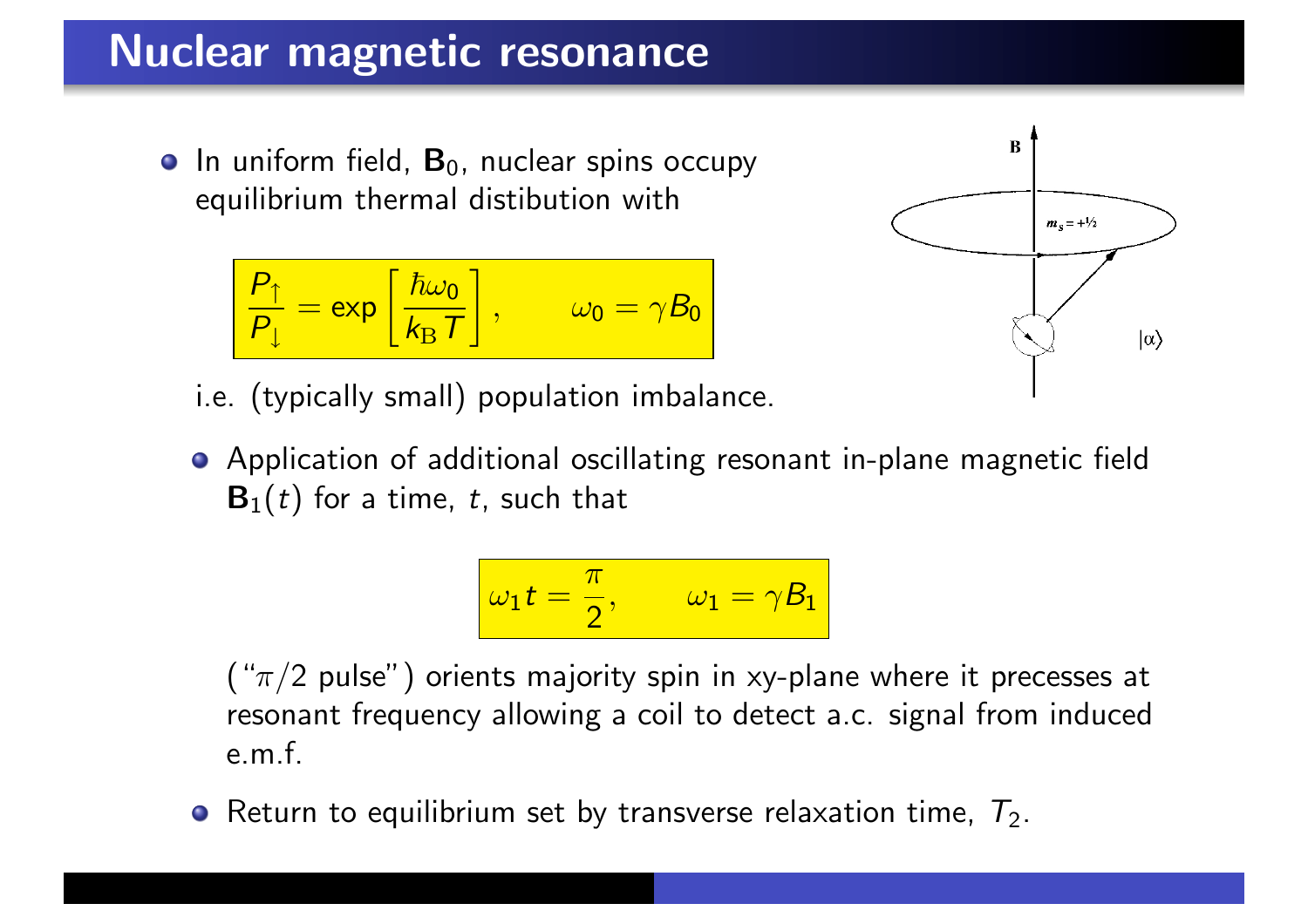#### Nuclear magnetic resonance

**•** Resonance frequency depends on nucleus (through  $\gamma$ ) and is slightly modified by environment  $\rightsquigarrow$  splitting.



**•** In magnetic resonance imaging (MRI), focus is on proton in water and fats. By using non-uniform field,  $B_0$ , resonance frequency can be made position dependent – allows spatial structures to be recovered.